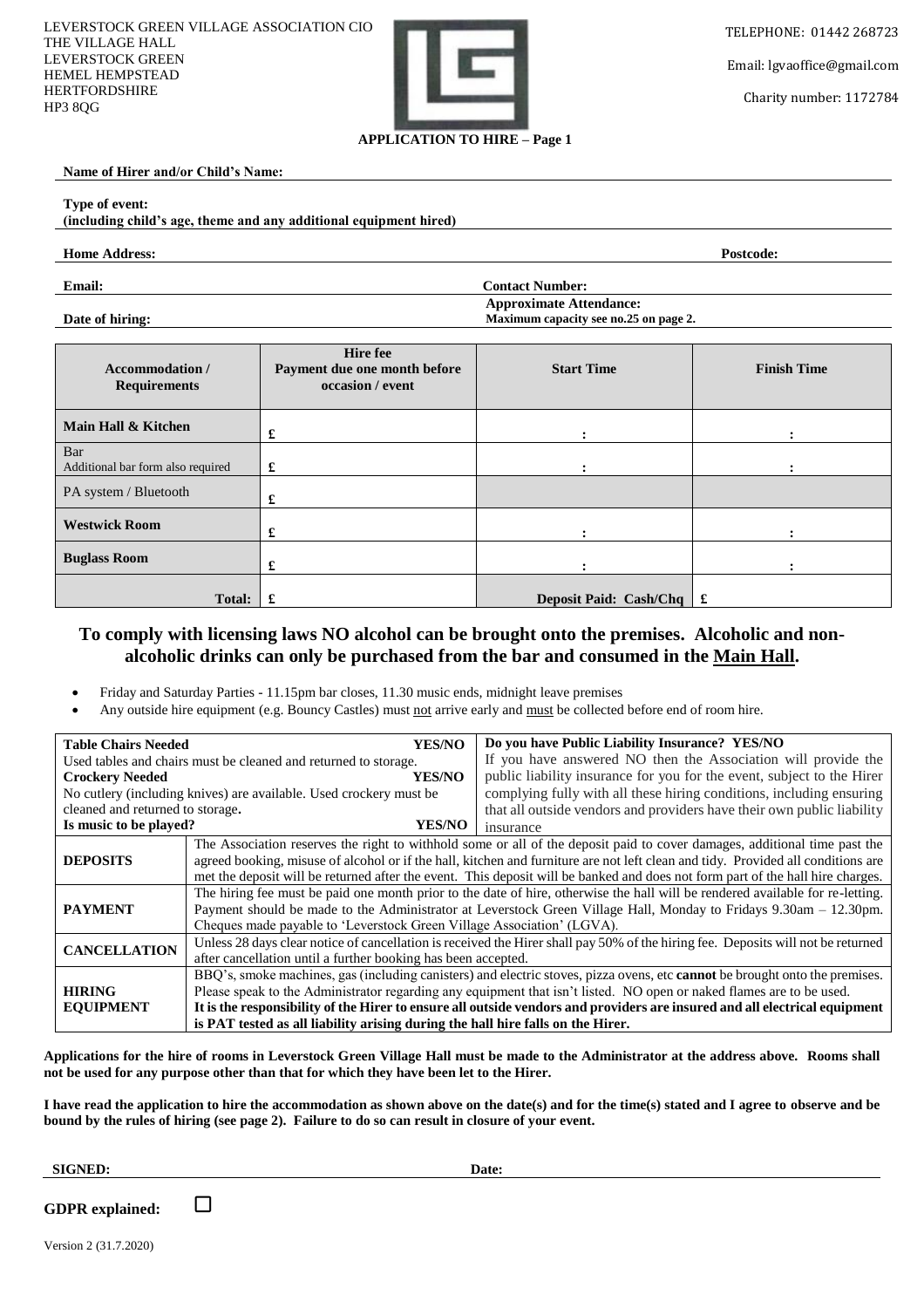#### **RULES OF HIRING – Page 2**

- 1. Rooms shall not be used for any commercial purpose.
- 2. The Hirer and all parties invited into the hall by the Hirer, e.g. bands, caterers, etc, shall vacate the rooms by the time stated on the hire form.
- 3. The Hirer shall not sub-let the rooms or any part of them.
- 4. No furniture, furnishings or equipment shall be moved from rooms without the permission of the Leverstock Green Village Association CIO ("the Association").
- 5. The Caretaker is responsible for overseeing the hall and is authorised to see that Hirers leave the hall in a satisfactory, clean manner.
- 6. Amplifying equipment may only be used as directed by the Caretaker, and at the power point specified. All electrical equipment must be PAT tested.
- 7. The Hirer shall be fully responsible for all equipment hired by him/her.
- 8. No gas or electric light fittings in any part of the building shall be removed or altered without the previous consent of the Association, neither must additional lights (including spot lights) or heating apparatus or sound equipment be installed without prior consent and then only by a competent electrician or gas engineer.
- 9. Any adjustment of the central heating system may only be effected by a representative of the Association.
- 10. Nails, screws, pins, etc shall not be driven into the walls or any part of the rooms, nor shall sellotape/bluetack be stuck to the walls or any boards, the building must not be defaced in any way. Should you wish to display any notices, picture rails are provided in the Main Hall, Westwick and Buglass Rooms for this purpose.
- 11. The Hirer shall not exhibit bills, posters, advertisements, photographs or leaflets at Leverstock Green Village Hall except with the consent of the Association and then only on boards and in positions indicated by the Association.
- 12. The Hirer shall leave the rooms, the furniture, fixtures and fittings, in as clean condition and good order as they were at the time of entry by the Hirer or his/her agents.
- 13. The Hirer shall ensure that the activities conducted in the room(s) he/she has hired do not interfere in any way with other users of Leverstock Green Village Hall.
- 14. The Association reserves the right, through its Committee and representatives, to refuse admission to any person or persons.
- 15. The Hirer shall permit duly authorised representatives of the Association and police officers on duty to have free access to all parts of the Hall/rooms during the hiring and shall comply with any reasonable directions given by them.
- 16. No entrance or exit doors shall be left open nor any entrance or exit blocked including the main lobby area. All Fire and Public Safety Regulations must be strictly obeyed.
- 17. The Hirer shall provide sufficient stewards to maintain good order in the rooms hired during the period of hiring.
- 18. When rooms are let for concerts, lectures, meetings or any form of entertainment where rows of seats are used, the Hirer must ensure that all seating is linked together, and that clear passages as directed by the Association, are provided and maintained unobstructed. Wheelchairs users should be seated as near to the fire exit as possible.
- 19. IF ALCOHOL IS TO BE CONSUMED ON THE PREMISES THIS MUST BE CLEARLY STATED ON THE BOOKING FORM. No bottles or glasses to be taken off the premises. ALL ALCOHOL AND NON ALCOHOLIC DRINKS MUST BE PURCHASED VIA THE BAR.
- 20. No smoking is permitted in and around the building including the use of electronic cigarettes.
- 21. The Hirer shall secure compliance with the law relating to copyright. The Hirer shall be responsible for obtaining any licence required in connection with the hiring which is not already held by the Association. The Hirer shall supply the Association with any information reasonably required for any of these purposes. The Hirer shall indemnify the Association again any failure to observe this rule.
- 22. The Hirer shall observe all the relevant provisions of the Gambling Act.
- 23. The Hirer shall secure compliance with the Food Safety Act and all regulations made hereunder, and all regulations then pertaining to the above.
- 24. The Hirer shall be deemed to be the person in control of the rooms hired by him/her. For the purpose of the law prohibiting the use or possession of prohibited drugs he/she shall take all such steps as may be necessary to see that the law in that respect is observed in relation to the hiring.
- 25. The total number of persons to be admitted throughout the building at any time shall not exceed, Main Hall 150 people, Westwick Room 60 people, Buglass Room 30 people. Total 240 people.
- 26. The Association shall be entitled, on giving two weeks notice, to the Hirer, to cancel any hire for any day on which the Association require for any public purpose rooms which have been hired. The Hirer shall have the option of engaging rooms for some other day or be reimbursed to him/her any payment he/she has made to the Association in respect of hire. The Association shall not be liable to pay or allow any further compensation in respect of the cancellation or alterations of the hire. The Association reserves the right to adjust their charges subject to their having notified the Hirer one month before the date of the hiring.

## **27. The Hirer is liable for**

## **(a) Death or injury to any person, and**

**(b) Any loss or damage to any property whatsoever including the Village Hall and its contents arising from any negligent or accidental act or error or omission by the Hirer during the period of the Hire.**